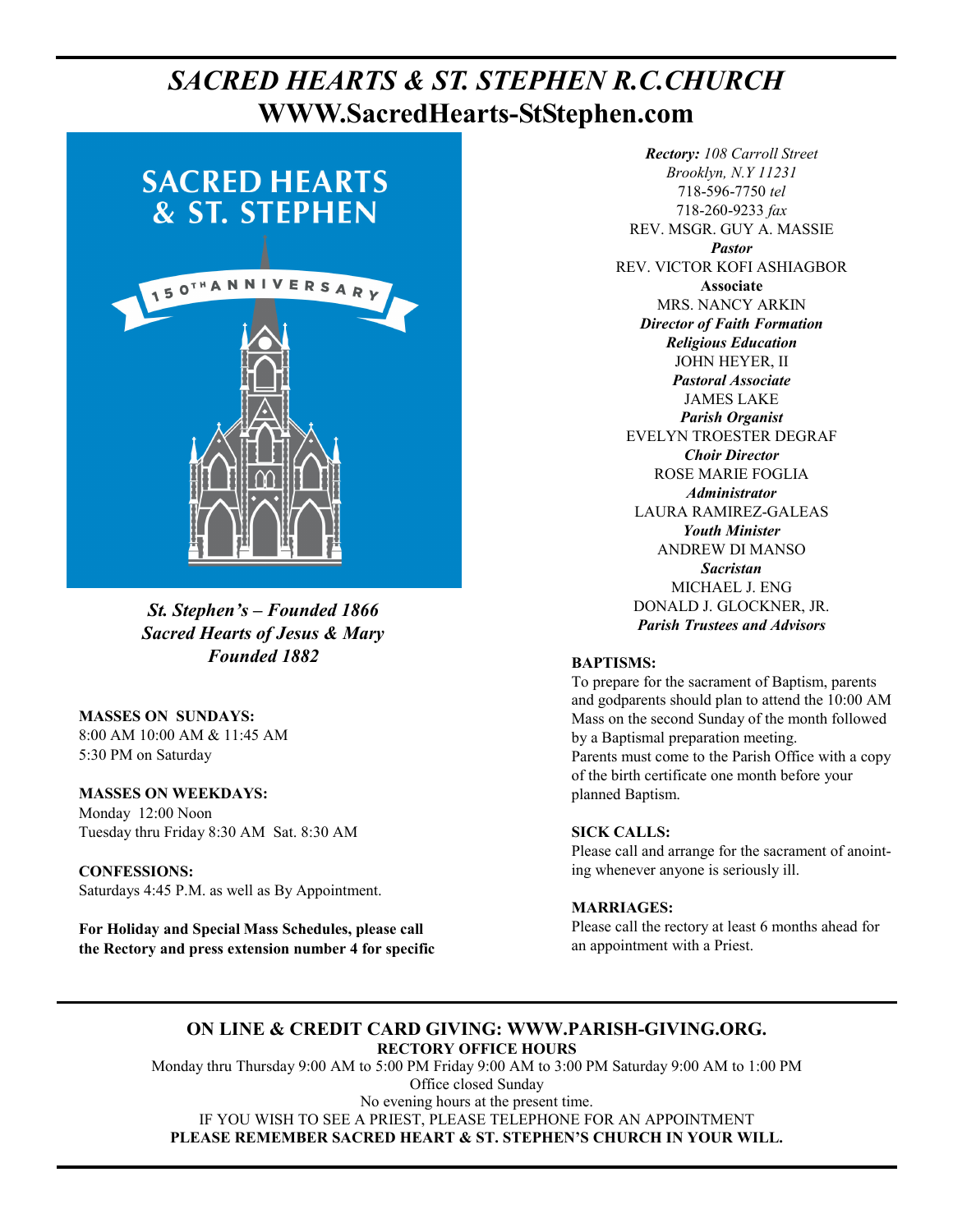

- MON. MARCH 7, 2016 Noon For the People of the Parish
- TUE. MARCH 8, 2016 8:30 Anna Massie Noon Fred Dimesa & Daniel & Salvatore Caria BY: Marie Caria
- WED. MARCH 9, 2016 8:30 Joseph Castagliola BY: Carolyn & John Zodda Noon Philomena & Michael Polito
	- BY: Rosemary Polito & Family
- THURS. MARCH 10, 2016 8:30 Ralph Colantonio BY: Loving Family Angie, Theresa & Anthony Noon Josephine Patti BY: Rosemary Polito & Family
- FRI. MARCH 11, 2016 8:30 Sacred Heart for the People of the Parish Noon Lena & Raymond Conte BY: Mrs. Dora Zanzonico & Family 7:00 PM Stations of the Cross
- SAT. MARCH 12, 2016 8:30 Alfred Pipitone BY: Mom & Dad
- 5:30 PM Alfonse & Jean Cipaldo BY: Children, Angela, Debra, Alfonse & Andre

SUN MARCH 13, 2016

- 8:00 Holy Spirit for the Parish
- 10:00 Living & Deceased Members of The Rosarians, Columbiettes & Knights of Columbus BY: Members of the Socities
- 11:45 Catherine Deserio BY: Her Sister Anna

#### DATES TO REMEMBER THIS WEEK

| Monday    |                                                                       |
|-----------|-----------------------------------------------------------------------|
|           | March 7th Mass at Noon                                                |
| Tuesday   |                                                                       |
|           | March 8th Mass at 8:30 AM                                             |
|           | March 8th Noon Mass                                                   |
|           | March 8th Adult Faith Formation Meeting                               |
|           | @ 7:00 PM Parish House                                                |
|           | March 8th Columbiette Meeting                                         |
|           | @ 7:45 PM Rectory Hall                                                |
| Wednesday |                                                                       |
|           | March 9th Mass at 8:30 AM                                             |
|           | March 9th Noon Mass                                                   |
|           | March 9th Religious Ed                                                |
|           | @ 3:45 PM Cabrini Hall                                                |
|           | March 9th Children's Choir Practice                                   |
|           | @ 5:45 PM Church                                                      |
|           | March 9th Adult Choir Practice                                        |
|           | @ 6:45 PM Church                                                      |
|           | March 9th AA Meeting @ 7:00 PM                                        |
|           | <b>Rectory Hall</b>                                                   |
| Thursday  |                                                                       |
|           | March 10th Mass at 8:30 AM                                            |
|           | March 10th Mass at Noon                                               |
|           | March 10th Staff Meeting                                              |
|           | @ 4:00 PM Parish House                                                |
|           | March 10th 150th Gala Dinner Committee Mtg.<br>@ 7:00 PM Parish House |
|           |                                                                       |
| Friday    | March 11th Mass at 8:30 AM                                            |
|           | March 11th Mass Noon                                                  |
|           | March 11th Boy Scouts Mtg.                                            |
|           | @ 6:30 PM Cabrini Hall                                                |
|           | March 11th Stations of the Cross                                      |
|           | @ 7:00 PM Church                                                      |
|           |                                                                       |
| Saturday  | <b>COMMITMENT DRIVE-</b>                                              |
|           | <b>GENERATIONS OF FAITH-ALL MASSES</b>                                |
|           | March 12th Mass at 8:30                                               |
|           | March 12th Day of Recollection                                        |
|           | Discipleship and the Scandal of the Cross                             |
|           | @ 2:00 PM Church                                                      |
|           | March 12th Confessions 4:45 PM                                        |
|           | March 12th AA Meeting @ 6:00 PM                                       |
|           | <b>Rectory Hall</b>                                                   |
|           | March 12th Mass at 5:30 PM                                            |
|           |                                                                       |
| Sunday    | <b>COMMITMENT DRIVE</b>                                               |
|           | <b>GENERATIONS OF FAITH-ALL MASSES</b>                                |
|           | March 13th Mass at 8:00 AM                                            |
|           | March 13th Mass at 10:00 AM                                           |
|           | March 13th Communion Breakfast                                        |
|           | Rosarians, Columbiettes & K of C                                      |
|           | after 10:00 AM Mass- Rectory Hall                                     |
|           | March 13th Baptism Prep Class @ 11:00 AM                              |
|           | Parish House                                                          |

- March 13th Religious Ed 11:10 AM
- March 13th Mass at 11:45 AM March 13th Vespers @ St. Paul's Episcopal
- @ 4:00 PM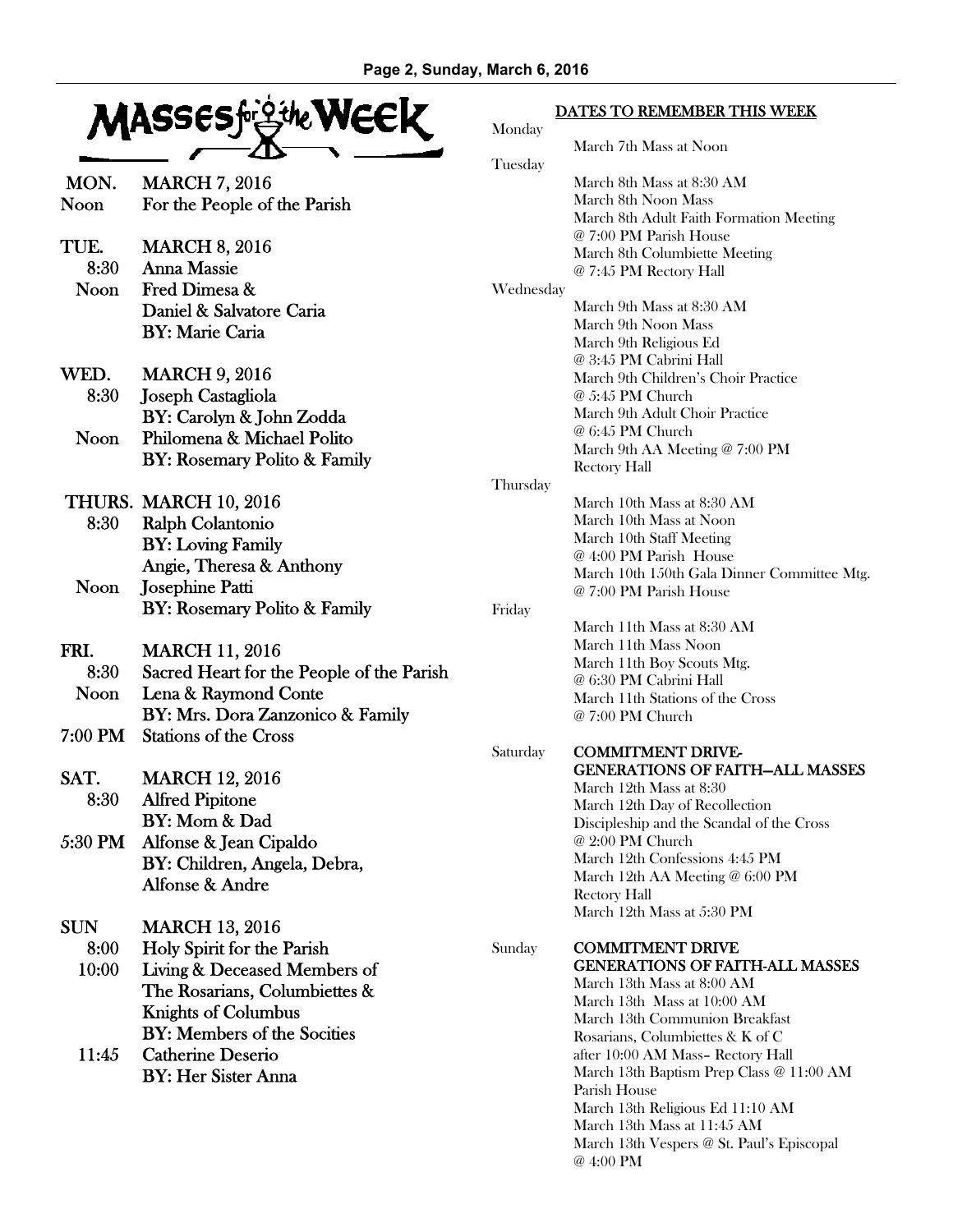# ick Relatives &

Please remember in your prayers the members of our parish and community who are ill, hospitalized or in nursing home care, most especially:

| Jonelle Bernardo,   | Mario Austi         |
|---------------------|---------------------|
| Raj Sandu,          | Matthew Ruggiero    |
| Michelle Laquercia  | Irene Balen         |
| Dolly Vergona,      | Gladys Zodda        |
| Angelo Vergona      | Valerie Pace        |
| Maria Carmen Morial | John Nigro          |
| Judith Miller       | Alissa Aquino       |
| Michele Morea       | Mary Tarsio         |
| Carol DeMairo       | Anthony Gambardella |
| Denise Deacomanolis | Rachel Valenti      |
| Salvatore Gianino   | Judith Latalladi    |
| Rosemary Love       |                     |



Altar Bread & Wine for the week of March 6, 2016 has been donated In Loving Memory of JOE & TERRY CARDILLO Requested by: Tommy, Val & Joseph

# SAVE THE DATES

• Stations of the Cross, Friday, March 11th @ 7:00 PM

- Day of Recollection: Discipleship &
- The Scandal of the Cross, Sat. March 12th (details to follow)
- Common Call to Discipleship: Vespers at
	- St. Paul's Episcopal Church,
		- Sun. March 13th
			- @ 4:00 PM
- Stations of the Cross, Friday, March 18th • @ 7:00 PM
	-

# HOLY ROSARY SOCIETY, O.L OF LORETTO KNIGHTS & COLUMBIETTES ANNUAL COMMUNION BREAKFAST

Our Annual Communion Breakfast will be held on Sunday, March 13, 2016 in the Rectory Hall following the 10:00 AM Mass. All are welcome. Please call Michele Ruggiero-Sheehan 718 852-0613 or Veronica Lubrano 718 852-8826 for reservations. The cost is \$20.00. Hope to see you there!.

#### ADORATION AND SILENCE IN CHRIST'S PRESENCE CHRISTO THERAPY

What is adoration? Why adore the Blessed Sacrament? What does it mean to Adore the Blessed Sacrament?

We as Catholics believe that Christ Jesus is really and truly present in the Blessed Sacrament. We believe that at the consecration at Mass, the bread and wine is changed into the Body and Blood of Jesus. This means that the Jesus who was born in Bethlehem, lived in Nazareth, preached in the land of Israel, the Jesus who was crucified on Calvary in Jerusalem and rose from the dead out of the tomb, is truly really present here in the Eucharist. We believe that the bread and the wine presented at the preparation of the gifts at Mass, through the working of the Holy Spirit present in the congregation and in the priest because of his ordination through the Eucharistic prayer, is changed into the Body and Blood of the Risen Christ. This is a great mystery. Yet if we believe that Jesus is present at Mass and that we encounter Jesus in this sacrament in a unique and wonderful way, I would never absent myself from Mass without a good reason. In the tabernacle in Church or in the Chapel, we reserve or keep the consecrated hosts which were not received during Mass. While reserved for the sick and dying, so the sacrament can be brought to them, the presence of these consecrated hosts give a place for deeper prayer and reflection on this great mystery of the Eucharist.

Adoration of the Blessed Sacrament, which is the real presence of Christ among us, gives us the place and the time to be in silence before the Lord Jesus. It is a place to come for peace of mind. It is the place to de-stress from our overly busy lives. It is the place to come and sit before the Lord to pour our hearts to him not unlike so many who sought him out in his own day as we read in the gospel. It is the place to simply give thanks, to enjoy the presence of the Lord. It is the place to allow God to look at us, to contemplate us, to enjoy the Divine Presence. Please join us for Adoration.

Adoration is every Saturday from 4 PM to 5:15 PM and First Fridays of the month from 7:15 AM to 8:30 AM and from 11:00 AM to noon time. Those who may not be able to attend Mass due to work obligations can at least pray for a time before the Lord. Come, be healed, experience peace and be refreshed.

#### STATIONS OF THE CROSS AND ADORATION

Please join us as we pray the Stations of the Cross on Friday Evenings of Lent @ 7:00 PM. Please join us for Adoration of the Lord present in the Blessed Sacrament every Saturday from 4-5:15 PM This devotion is for all people.

#### RECITATION OF THE ROSARY

The Rosary will be prayed in our Chapel every Sunday during Lent after the 10:00 AM Mass. All are welcome, please join us.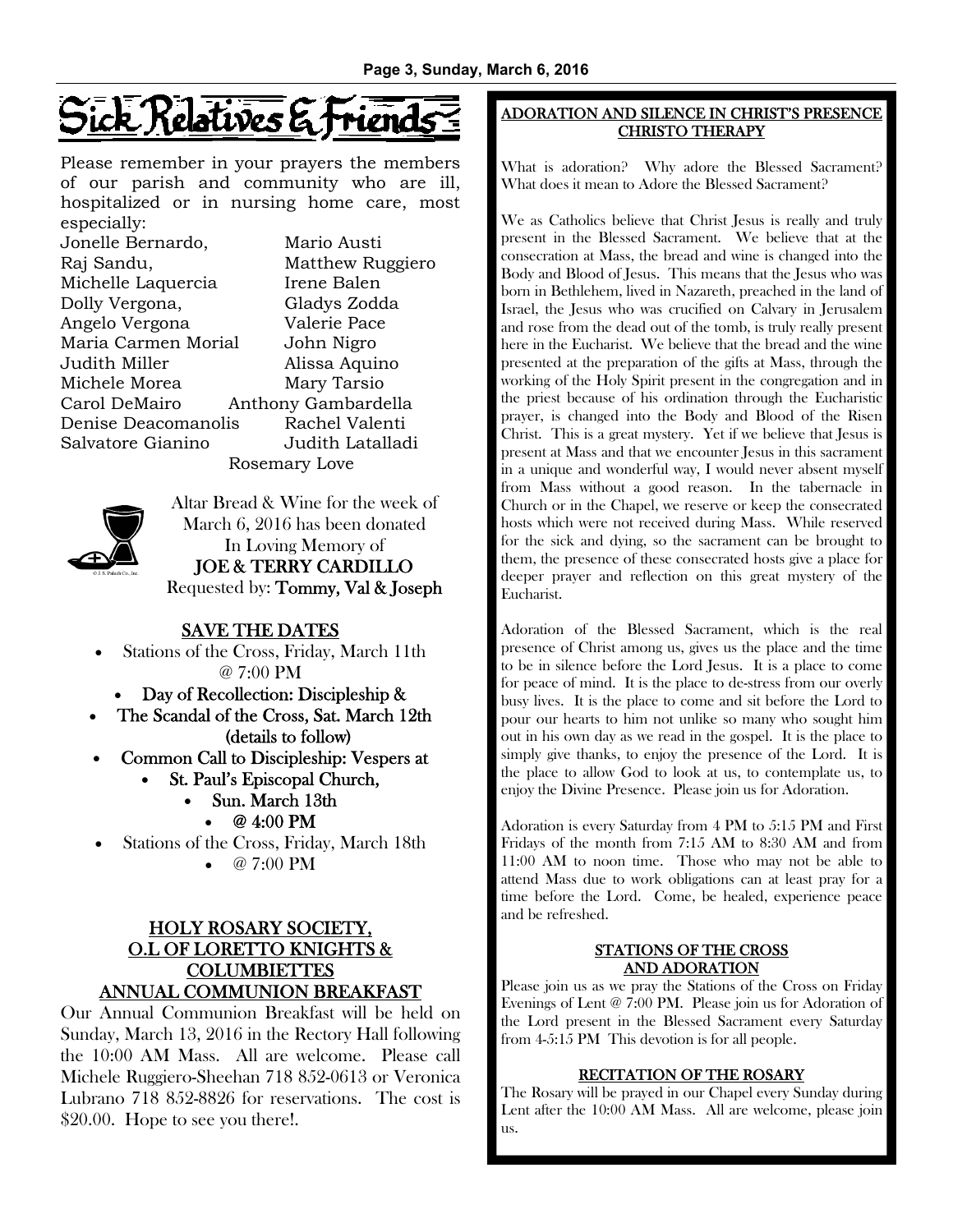

Dear Parish Community:

The readings for the Fourth Sunday of Lent continue the Lenten theme of reconciliation. The Gospel reading presents us with a well known parable named The Prodigal Son. In the second reading from 1Corinthians, Paul reminds us that: "Whoever is in Christ is a new **PASTOR** creation: the old things have passed away..." In the first reading from the Book of Joshua, God tells the Israelites that the reproach of Egypt is removed from them. The Israelites have

arrived in the Promised Land. The Israelites in the Promised Land gather to remember the Passover and they now can eat the produce of their won land and the manna from heaven is now ended. They are a new people created anew in the image of God.

 Reconciliation, whether it be with God, others or even with ourselves makes us new people. This newness depends on our acceptance of the forgiveness received in the act of reconciliation. Look at today's Gospel. Known as the story of the Prodigal Son, it can be named the story of the Prodigal Father. The word: "prodigal" means lavish, extravagant. While the son was over indulgent in his destructive lifestyle, the father is lavish and extravagant in his mercy and forgiveness.

 Parables are meant to be discussed since there are many ways to understand their meaning. To help us to enter into the story, perhaps we can read the parable while keeping in mind some questions. When you hear this parable what is your general feeling? Which of the two sons has a heartfelt relationship with the father? How do you feel about the older son? What might the father have felt when the young son left? How is it that the father notices the young son coming home, while the son is still a long way off? What is his feeling about the father? Is the father too lenient with his younger son? What do you think about the father interceding with the older son on the younger son's behalf? Does the older son love his father? Will the older son ever go to the party? Will the older son ever accept the younger brother? Will the older son ever allow the younger son to forget his transgressions? Where do you see yourself in the story? How we answer these questions will tell us about our own spiritual journey with forgiveness.

 Forgiveness of others is an important element in freeing us. Forgiveness comes about through grace, that is God's life in us. There are some offenses which are very difficult to forgive. There are some wrongs against us that take a long time to forgive. While the parable speaks about the father forgiving the son; what about children in need of forgiving their parents? How does an adult child forgive a parent who was not a good parent? How does a child forgive an absentee father, an alcoholic parent, a parent addicted to drugs? How does a child forgive parents who were given to violence in the home? How does a child get on with his/her life no longer blaming the parents for one's shortcomings? How does one forgive the hurts leading to a divorce? Yet to hold on to these hurts, keeps one bound. Forgiveness frees us.

 Perhaps a meditation on the Cross may help. Jesus suffers unjustly. He is abandoned by his disciples with whom he had a close relationship. Jesus is rejected by some of the religious leadership of his time. Jesus dies at the hands of the cruel Romans in a most painful death. Yet, in the end, Jesus forgives them and commends himself and his death to the Father. Have any of us experienced such rejection, hatred and pain as Christ did?

 God loves us and God rejoices in our return to him. While many may not have grave moral issues as did the younger son, parts of our lives do get away from us at times. Anger, spitefulness, resentments, an inability to accept faults and weaknesses in ourselves can keep us from growing in the Spirit. Remember, there is no sin so grave that the light of the Resurrection of Christ cannot heal. Once forgiven by God, than forgive others who have wronged you and be free.

#### Msgr. Guy A. Massie

### VEILING THE STATUES FOR THE LAST TWO WEEKS IN LENT

This year, we will cover all images in church with a violet cloth. Many of us of a certain age are familiar with this practice. We will be returning to this practice not for nostalgic reasons, but rather to help us center our thoughts on the redemption won for us by Christ in His Passion, Death and Resurrection. The images not veiling are The Stations of the Cross, thus the center of our prayer life for this period of time will be The Passion and Death and Resurrection of Jesus. The statues will all be uncovered during the Gloria at the Easter Vigil.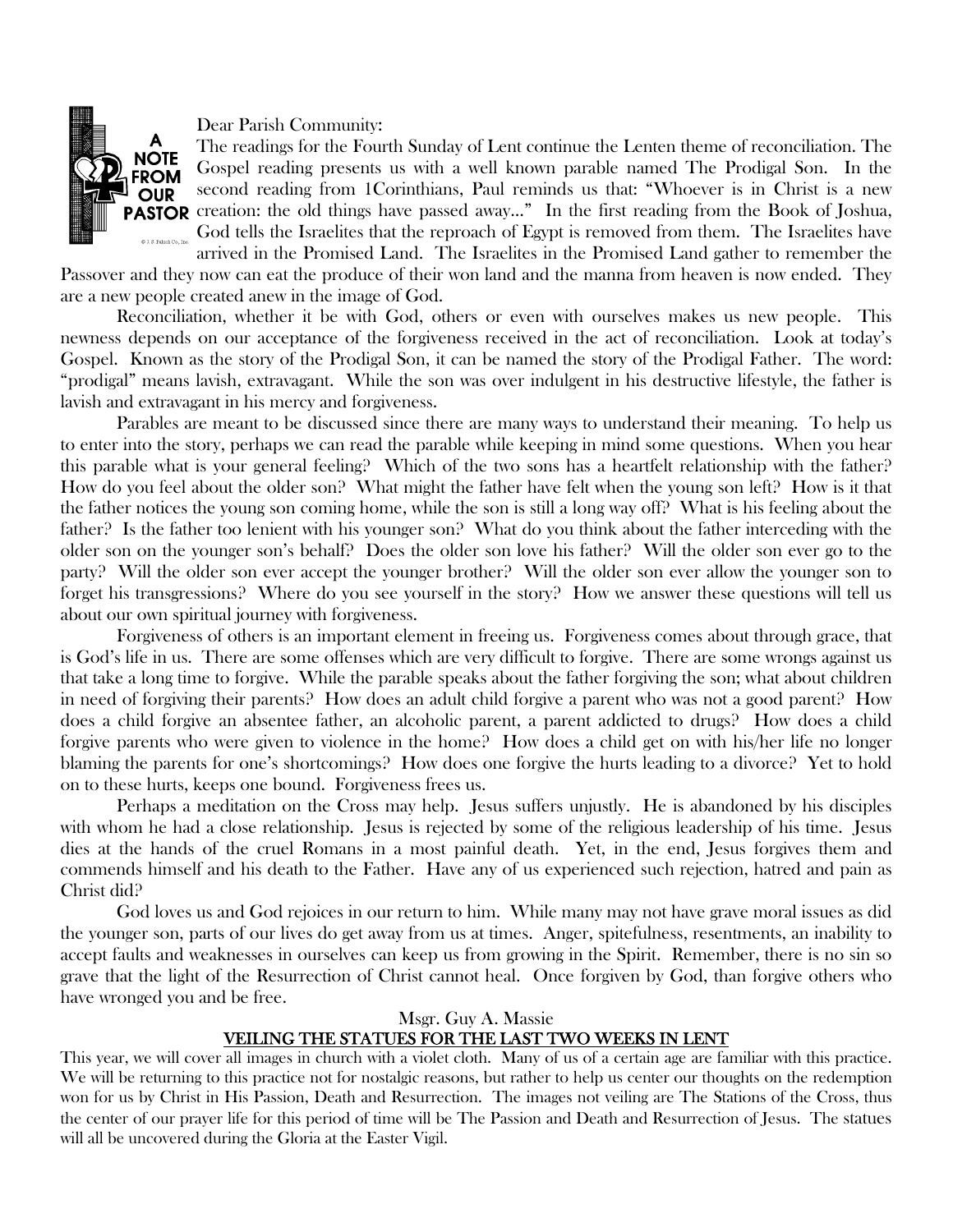#### 2015 TAX STATEMENTS

Tax statements reflecting your contributions to our parish for the 2015 Fiscal Year are now available. These statements are not automatically sent to all parishioners. Should you wish to receive a statement, kindly call the Rectory Monday through Thursday from 9:00 AM to 5:00 PM and speak to Rose Marie Foglia. Kindly have your envelope number available when making this request as well as verification of your current mailing address. Thank you!

#### WHERE ARE YOU? ASKED GOD TO ADAM.

This question is essential to consider in this Lenten Season. Where are you in relationship to God? Where are you in relationship to others? Where are you in relationship to yourself? God is forever searching for us. The Lord is seeking us out to share himself, his mercy and his love with us. Where are we?

 To assist all of us in answering these challenging questions on this, our Lenten Journey, the following is a copy of our promises made at Baptism. Do you reject sin, so as to live in the freedom of God's children? Do you reject the glamour of evil, and refuse to be mastered by sin? Do you reject Satan, the father of sin and the prince of darkness? In short, do you reject everything which is aginast the Gospel of the Lord Jesus? Do you believe in God, the Father Almighty, Creater of heaven and earth? Do you believe in Jesus Christ, his only son, Our Lord, who was born of the Virgin Mary, was crucifed, died and was buried, rose from the dead and is now seated at the right hand of the Father? Do you believe in the Holy Spirit, the holy catholic church, the communion of saints, the forgiveness of sins, the resurrection of the body and life everlasting? As we consider these questions, we might want to ask ourselves do I have a personal relationship with the Lord Jesus in the context of the Sacraments, the Holy Scripture, the Church? Is my religious practice just cultural, traditional? Do I want my religious practice to grow into a deep relationship with the Lord Jesus? Can I confess my heart and innermost being that Jesus is Lord? Do I really reject evil? Do I really accept the Gospel? Do I really want to let go of hurts, anger and grudges? Where do I need to grow? We are all in this struggle togehter. Everyone reading this message is in the strugle to grow more deeply in the faith by keeping our eyes focused on Christ.

# REFLECTION ON THE RECEPTION OF COMMUNION UNDER BOTH SPECIES, PART 5 "Full Participation"

From the earliest days of the Church until the late 11th century, the normative practice for Eucharistic Communion was the reception of both host and cup for all the faithful. After that, and for a variety of reasons, the cup was eventually reserved for clergy only in the Western Church. There was a period when the lay faithful hesitated to receive communion at all, and moved from the reception of the Sacrament to adoration. As one author put it, "The Eucharistic imagination shifted exclusively to the monstrance and away from the chalice." Although the sign and significance of the Blood of Christ, "take and drink" was never meant to indicate a distinction between cleric and lay, this is in practice what happened, and remained so all the way up until 1965.

The Fathers of the 2nd Vatican Council affirmed the teaching that in reception of either host or cup one receives the "whole Christ," but recognized that reception under both species is a more complete and fuller sign; to receive both host and cup is an opportunity to experience more deeply the divine reality as Christ originally communicated it. To encourage "full, conscious, and perfect for of participation in the Mass by all present, the Council strongly recommended, the more perfect form of participation"...because…"the sacramental sign is richer and more complete when the congregation receives the host and from the chalice. In that form, the Mass has more the appearance of a meal, a banquet"-especially that sacred meal when Jesus said, "take...eat" and "take….drink." Each week, at our Eucharistic banquet, we are beckoned to say yes-Amen-to each of these compelling invitations, offered to us by Christ himself.